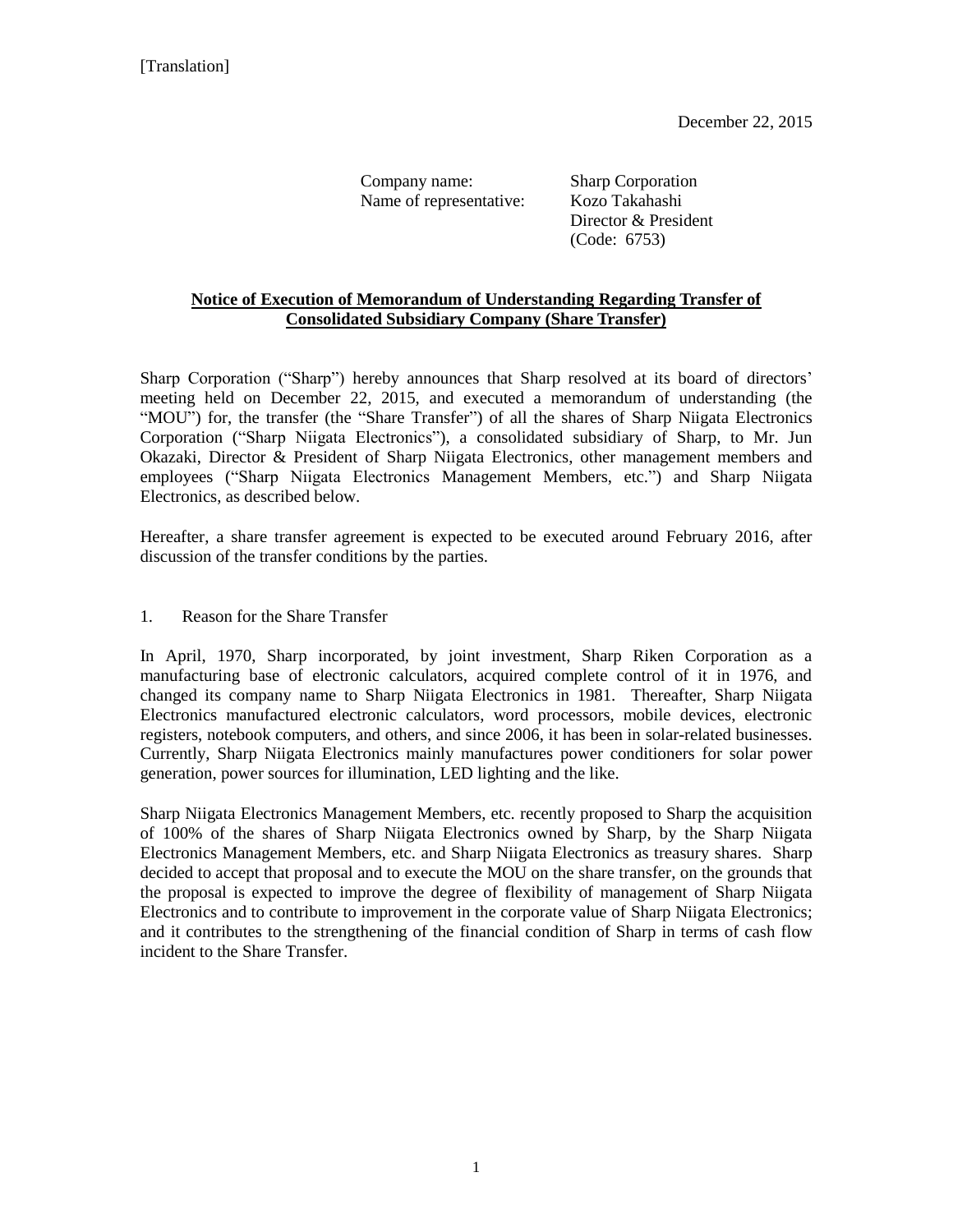- 2. Overview of the Share Transfer
	- (1) Overview of Sharp Niigata Electronics

| 1. Name                             |                                                                    |                                             | Sharp Niigata Electronics Corporation               |                                                  |            |
|-------------------------------------|--------------------------------------------------------------------|---------------------------------------------|-----------------------------------------------------|--------------------------------------------------|------------|
| 2. Address                          |                                                                    | 1310 Kamihachimai, Minami-ku, Niigata-city, |                                                     |                                                  |            |
|                                     |                                                                    | Niigata                                     |                                                     |                                                  |            |
| 3. Name and title of representative |                                                                    |                                             | Jun Okazaki, Director & President                   |                                                  |            |
|                                     | 4. Description of business                                         |                                             |                                                     | The manufacturing and sale of power conditioners |            |
|                                     |                                                                    |                                             | for solar power generation, power sources for       |                                                  |            |
|                                     |                                                                    |                                             | illumination and LED lighting                       |                                                  |            |
| 5. Stated capital                   |                                                                    | JPY 224 million                             |                                                     |                                                  |            |
|                                     | 6. Date of incorporation                                           |                                             | April 8, 1970                                       |                                                  |            |
| 7. Major shareholders and their     |                                                                    | Sharp 100%                                  |                                                     |                                                  |            |
|                                     | shareholding ratios                                                |                                             |                                                     |                                                  |            |
|                                     | 8. Relationship between the listed company and this company        |                                             |                                                     |                                                  |            |
|                                     | Capital relationship                                               |                                             | Sharp owns 100% of the total number of              |                                                  |            |
|                                     |                                                                    |                                             | outstanding shares of this company.                 |                                                  |            |
|                                     | Personnel relationship                                             |                                             | Two employees of Sharp concurrently serve as        |                                                  |            |
|                                     |                                                                    |                                             | directors of this company, and one employee         |                                                  |            |
|                                     |                                                                    |                                             | serves as its corporate auditor.                    |                                                  |            |
|                                     | Transactional relationship                                         |                                             | There is a trade volume of about JPY 5.2 billion in |                                                  |            |
|                                     |                                                                    |                                             |                                                     | the 2014 financial year between Sharp and this   |            |
|                                     |                                                                    |                                             | company.                                            |                                                  |            |
|                                     | 9. Operating results and financial conditions for the last 3 years |                                             |                                                     |                                                  |            |
|                                     | Fiscal year-end                                                    | March 2013                                  |                                                     |                                                  |            |
| Net assets                          |                                                                    |                                             |                                                     | March 2014                                       | March 2015 |
|                                     |                                                                    |                                             | 1,187                                               | 826                                              | 787        |
|                                     | Total assets                                                       |                                             | 3,876                                               | 5,428                                            | 4,220      |
|                                     | Net assets per share                                               |                                             |                                                     |                                                  |            |
| (yen)                               |                                                                    |                                             | 2,647                                               | 1,843                                            | 1,756      |
| <b>Sales</b>                        |                                                                    |                                             | 5,233                                               | 7,164                                            | 7,744      |
|                                     | Operating income                                                   |                                             | (836)                                               | (206)                                            | 112        |
|                                     | Ordinary income                                                    |                                             | (833)                                               | (218)                                            | 57         |
|                                     | Current net income                                                 |                                             | (1,061)                                             | (327)                                            | (33)       |
|                                     | Current net income                                                 |                                             |                                                     |                                                  |            |
|                                     | per share (yen)                                                    |                                             | (2,366)                                             | (730)                                            | (74)       |
|                                     | Dividend per share                                                 |                                             | 149                                                 | 74.5                                             |            |

(Unit: million yen unless otherwise specified)

- (2) Overview of the other parties to the share transfer
	- (a) Sharp Niigata Electronics Management Members, etc.

| 1. Name                            | Jun Okazaki                                           |
|------------------------------------|-------------------------------------------------------|
| 2. Address                         | Shikishima-cho, Nara-city, Nara                       |
| 3. Relationship between the listed | This person is an employee of Sharp and a director    |
| company and this person            | & president of Sharp Niigata Electronics. There is    |
|                                    | no capital and transactional relationship that should |
|                                    | be specially mentioned with this person.              |